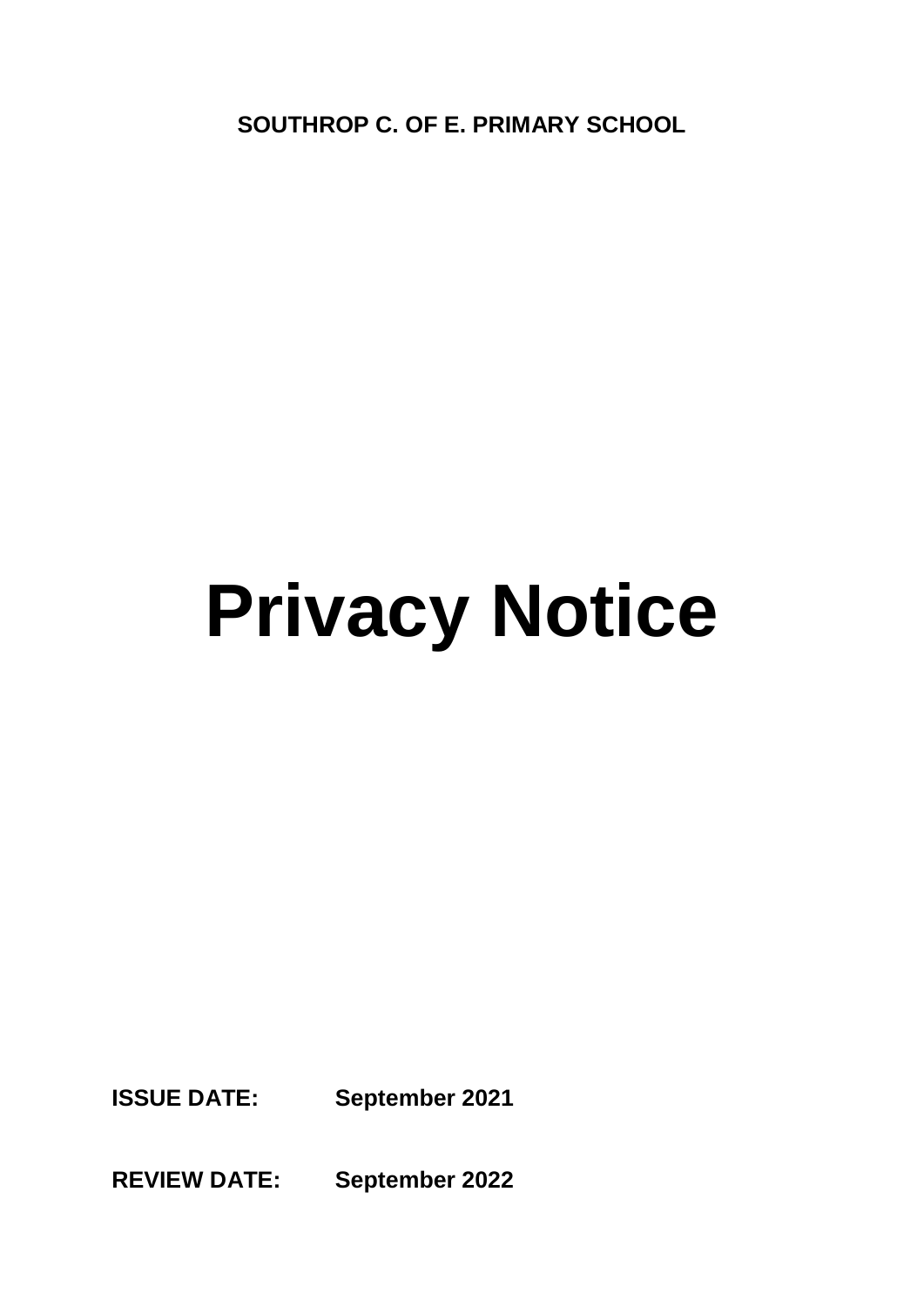# **Why we collect and use pupil information**

We collect and use pupil information, for the following purposes:

- to support pupil learning
- to monitor and report on pupil attainment progress
- to provide appropriate pastoral care
- to assess the quality of our services
- to keep children safe (food allergies, or emergency contact details)
- to meet the statutory duties placed upon us for Department for Education (DfE) data collections

Under the General Data Protection Regulation (GDPR), the lawful bases we rely on for processing pupil information are:  $\Box$  Article 6 and Article 9 of the GDPR  $\Box$  The Education Act 1996  $\Box$  Keeping Children Safe in Education (2016)  $\Box$  Regulation 5 of The Education (Information About Individual Pupils) (England) Regulations 2013

The categories of pupil information that we process include:

- personal identifiers and contacts (such as name, unique pupil number, contact details and address)
- characteristics (such as ethnicity, language, and free school meal eligibility)
- safeguarding information (such as court orders and professional involvement)
- special educational needs (including the needs and ranking)
- medical and administration (such as doctors information, child health, dental health, allergies, medication and dietary requirements)
- attendance (such as sessions attended, number of absences, absence reasons and any previous schools attended)
- assessment and attainment (such as key stage 1 and phonics results)
- behavioural information (such as exclusions and any relevant alternative provision put in place)
- after school club attendance (sessions attended, sign out time and signature)
- school meals (meals ordered)
- school trips and activities (consent forms)

## **How we collect pupil information**

We collect pupil information via:

- registration forms at the start of the school year
- registration forms for specific events
- Common Transfer File (CTF)
- secure file transfer from previous schools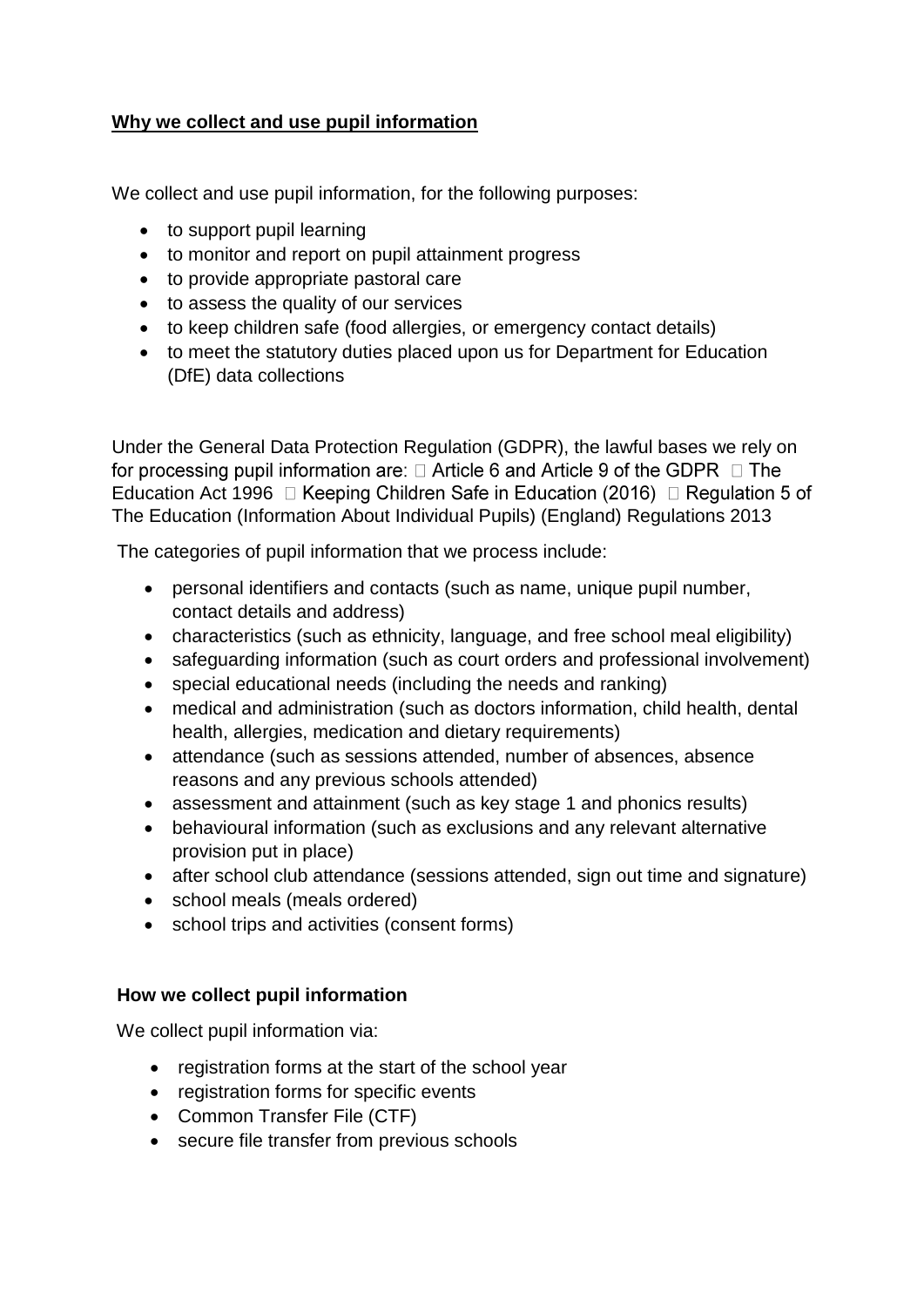Pupil data is essential for the school's operational use. Whilst the majority of pupil information you provide to us is mandatory, some of it requested on a voluntary basis. In order to comply with the data protection legislation, we will inform you at the point of collection, whether you are required to provide certain pupil information to us or if you have a choice in this.

## **How we store pupil data**

We hold pupil data securely for the set amount of time shown in our data retention policy. For more information on our data retention policy and how we keep your data safe, please visit http://www.southrop.gloucs.sch.uk/for\_parents/policies/policies.html

### **Who we share pupil information with**

We routinely share pupil information with:

- schools that the pupils attend after leaving us
- our local authority
- the Department for Education (DfE)
- the NHS

#### **Why we regularly share pupil information**

We do not share information about our pupils with anyone without consent unless the law and our policies allow us to do so.

#### **Department for Education**

The Department for Education (DfE) collects personal data from educational settings and local authorities via various statutory data collections. We are required to share information about our pupils with the DfE either directly or via our local authority for the purpose of those data collections, under:

Section 3 of The Education (Information About Individual Pupils) (England) Regulations 2013. All data is transferred securely and held by DfE under a combination of software and hardware controls, which meet the current government security policy framework.

For more information, please see 'How Government uses your data' section below.

#### **Requesting access to your personal data**

Under data protection legislation, parents and pupils have the right to request access to information about them that we hold. To make a request for your personal